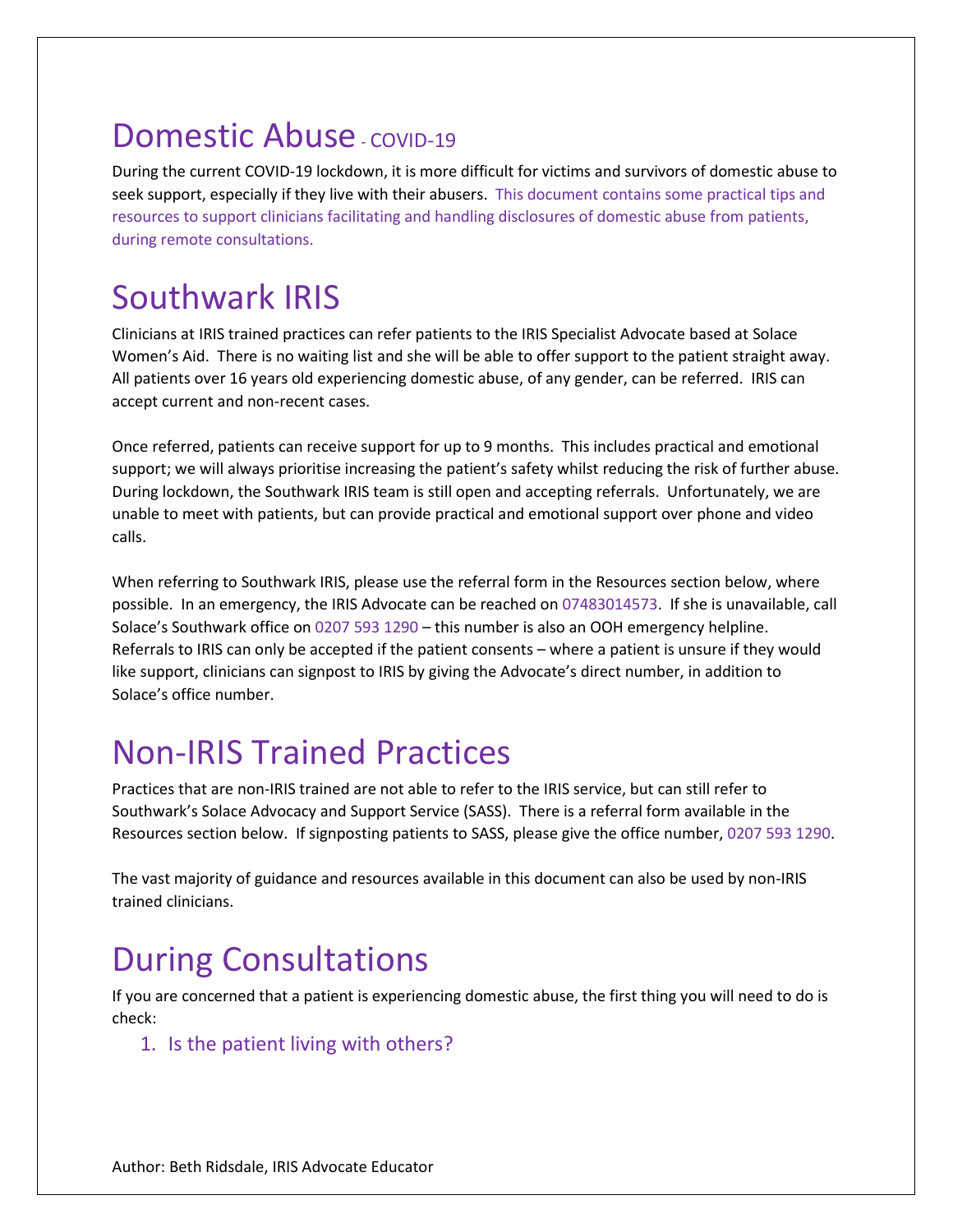If the patient lives with others:

- 2. How old are other members of the household?
- 3. Are other members of the household currently in the property?
- 4. Are other members of the household in the same room as the patient?

These questions will determine how freely you are able to speak with your patient about domestic abuse.

If the patient lives alone / other household members are not currently in the property / others in the property are below 2 years old:

- Follow IRIS guidance on facilitating disclosures. This can be found in the Resources section below, and includes asking questions such as, "Sometimes women who have these symptoms when they are at risk of abuse. Are you afraid of anyone? Does anyone try to control you or what you do?"
- Risk assess and safety plan with patient this does not need to be extensive, there is IRIS guidance on this available in the Resources section below, including a safety planning template.
- Discuss IRIS service (Solace for non-IRIS practices) and explore referral referral pathways after disclosure can be found in the Resources section below.
- Signpost patient to resources below.

## If the patient lives with others above 2 years old and they are in the property (but not room)**:**

- If appointment is via video call, you will need to ensure that you are not on speaker phone ask if patient could insert headphones into their device, or revert to phone call.
- Follow IRIS guidance on facilitating disclosures but use yes/no questions. A perpetrator of abuse might overhear a conversation from another room. If others in the household are not perpetrators and above 2 years old, do not assume that they will not inform a perpetrator of what they have overheard.
- Risk assess and safety plan with yes/no questions you can still follow the IRIS guidance and safety template in the Resources section below.
- Discuss IRIS service (Solace for non-IRIS practices) and explore referral referral pathways are available in the Resources section below). If the patient would like support, please refer via the form and do not signpost – it will be more difficult for patient to contact the IRIS Advocate whilst on lockdown with others.
- Ask if it is safe for IRIS Advocate to make contact if the perpetrator is on lockdown in the property, it will not be safe to call, but it might still be safe to text/email instead.
- Signpost patient to resources below it might not be safe for patient to write down details, so use words that are easy to remember and google e.g. "Solace" and "Women's Aid". Advice patients to enter "incognito mode" if looking at these websites.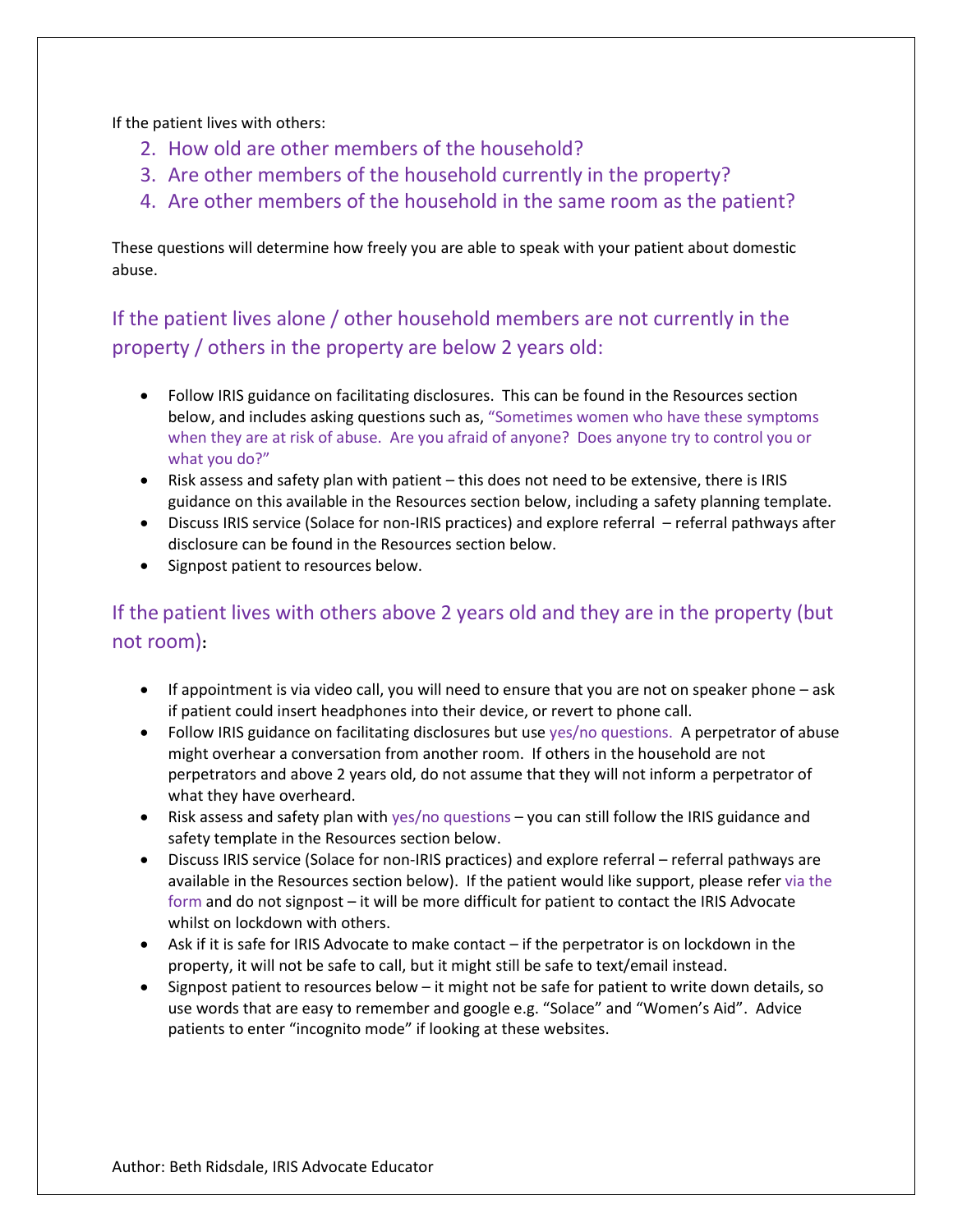### If household members above 2 years old are in the same room as patient:

- If appointment is via video call, you will not be able to continue domestic abuse related conversation – ask if patient will be available for "routine" check-in call at another time.
- If appointment is via phone call, check that you are not on speaker phone / cannot be heard by others and ask brief yes/no questions – check if the patient is in immediate danger, if they want to flee or need to call 999. If the patient answers yes to any of these questions, end the call and call 999 immediately.
- If the patient feels safe to remain in property, ask if it is safe for them to move to another room where they can be alone – if yes, follow guidance in the section above. If no, ask if you can arrange a time to call back when the patient can be alone – if no, where possible, briefly ask if patient would like support and offer IRIS (Solace for non-IRIS practices) referral. If patient would like referral, do not signpost – also check if it is safe for IRIS Advocate to text/email.

## Please refer to relevant referral pathway (available in the Resources section below) when responding to disclosures of domestic abuse.

### If a patient would like a referral to IRIS/Solace, advise patient not to tell the perpetrator.

If you are worried that someone is perpetrating abuse, there is IRIS guidance on how to speak with them in the Resources section below.

## Resources

- Southwark IRIS Advocate Beth Ridsdale: 07483014573 / [b.ridsdale@solacewomensaid.org](mailto:b.ridsdale@solacewomensaid.org)
- Southwark' Solace Advocacy and Support Service (SASS): 0207 593 1290 (operates OOH).

#### Practical support for victims and survivors:

- HollieGuard is an app that turns a smartphone in to a personal safety device; it works with iPhone, Android and Windows phones. Further information can be found here, [https://hollieguard.com/.](https://www.gingerbread.org.uk/coronavirus/)
- Silent Solution: when somebody calls 999, an operator will ask which emergency service is required. If the caller is unable to audibly signal to the operator, the call will be forwarded to an operating system. If 55 is pressed by the caller, the system will detect this. The operator will then transfer the call to the relevant police force as an emergency. Further information can be found here, [https://www.policeconduct.gov.uk/sites/default/files/Documents/research](https://elearning.rcgp.org.uk/pluginfile.php/149180/mod_resource/content/2/COVID-19%20and%20Safeguarding%20(6).pdf)[learning/Silent\\_solution\\_guide.pdf.](https://elearning.rcgp.org.uk/pluginfile.php/149180/mod_resource/content/2/COVID-19%20and%20Safeguarding%20(6).pdf)
- Solace Women's Aid website: [https://www.solacewomensaid.org/.](https://www.migrantinfohub.co.uk/)
- Women's Aid Live Chat: available Monday-Friday, 10:00-12:00[, https://chat.womensaid.org.uk/.](https://chat.womensaid.org.uk/)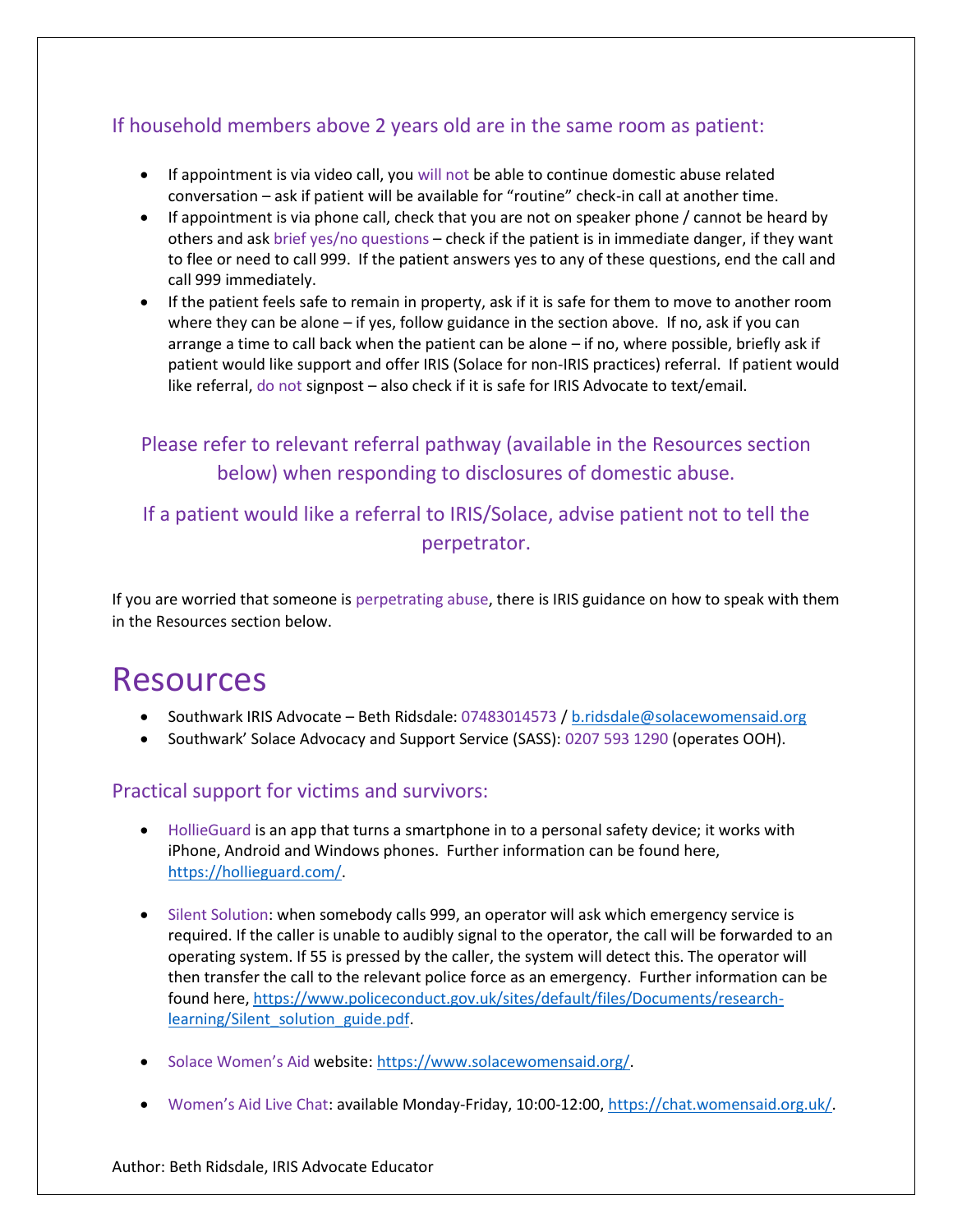- Women's Aid Email Service: [https://www.womensaid.org.uk/information-support/help-by](https://hollieguard.com/)[email/.](https://hollieguard.com/)
- SafeLives has set up a page with information and resources for victims and survivors, [http://safelives.org.uk/news-views/domestic-abuse-and-covid-19.](http://safelives.org.uk/news-views/domestic-abuse-and-covid-19)
- Citizen's Advice Southwark: although face-to-face support has been suspended, phone, email and webchat is still available – [https://www.citizensadvicesouthwark.org.uk/.](https://www.policeconduct.gov.uk/sites/default/files/Documents/research-learning/Silent_solution_guide.pdf)
- Migrant Information Hub: although this is geared towards those in Yorkshire and the Humber, it has some useful general COVID-19 related information and guidance for migrants in the UK, including translated resources, [https://www.migrantinfohub.co.uk/.](https://youngminds.org.uk/blog/what-to-do-if-you-re-anxious-about-coronavirus/)
- Southwark Sustenance: for those struggling to access food, this map notes food sharing initiatives across Southwark, including food banks, [https://www.google.com/maps/d/viewer?mid=16HM-J2TwBre-](https://www.google.com/maps/d/viewer?mid=16HM-J2TwBre-4wGCNcLp5ZiMExFWdmoS&ll=51.482951063956065%2C-0.07743119999997816&z=12)[4wGCNcLp5ZiMExFWdmoS&ll=51.482951063956065%2C-0.07743119999997816&z=12.](https://www.google.com/maps/d/viewer?mid=16HM-J2TwBre-4wGCNcLp5ZiMExFWdmoS&ll=51.482951063956065%2C-0.07743119999997816&z=12)
- Southwark Council's housing department is currently closed to face-to-face appointments for those needing to access temporary accommodation, the department can be reached on 020 7525 5950.

#### Emotional support for victims and survivors:

• COVID-19 Wellbeing Tips: this document has been written by a member of Southwark's Solace team and focuses on activities that promote well-being. It also includes a small directory of emotional support services/apps.



- Stop, Breathe & Think offer free guided meditations on their website, [https://www.stopbreathethink.com/meditations/.](https://www.stopbreathethink.com/meditations/)
- YoungMinds offers mental health support to young people, and has some specific COVID-19 related resources, [https://youngminds.org.uk/blog/what-to-do-if-you-re-anxious-about](https://youngminds.org.uk/blog/talking-to-your-child-about-coronavirus/)[coronavirus/,](https://youngminds.org.uk/blog/talking-to-your-child-about-coronavirus/) [https://youngminds.org.uk/blog/looking-after-your-mental-health-while-self](https://youngminds.org.uk/blog/looking-after-your-mental-health-while-self-isolating/)[isolating/.](https://youngminds.org.uk/blog/looking-after-your-mental-health-while-self-isolating/)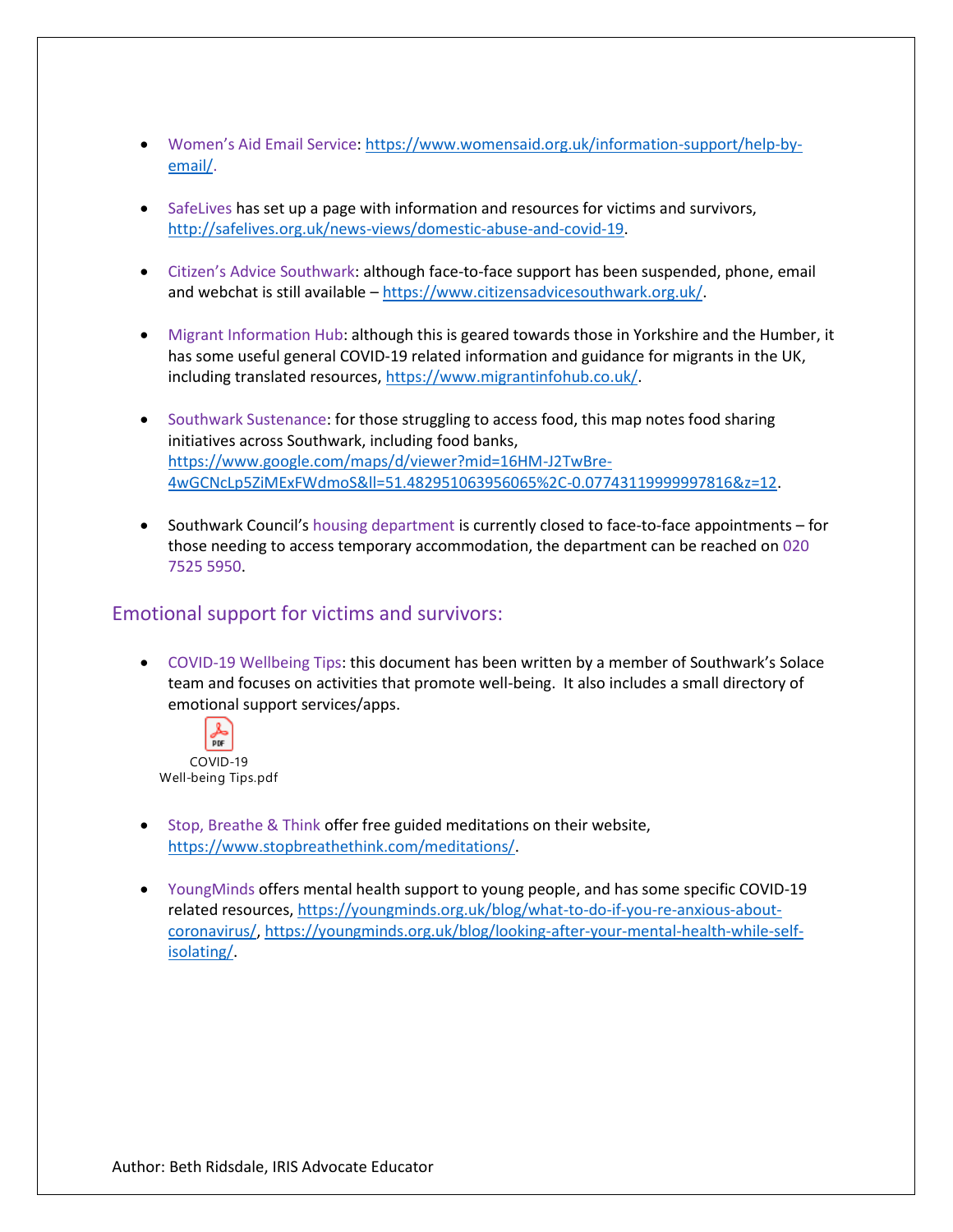• Self-harm: there are a number of apps for young people who self-harm and would like support to manage this.



#### For those with children:

- For those with Family Court Child Arrangement Orders, the Courts and Tribunals Judiciary have published the following guidance: [https://www.judiciary.uk/announcements/coronavirus-crisis](https://www.judiciary.uk/announcements/coronavirus-crisis-guidance-on-compliance-with-family-court-child-arrangement-orders/)[guidance-on-compliance-with-family-court-child-arrangement-orders/.](https://www.judiciary.uk/announcements/coronavirus-crisis-guidance-on-compliance-with-family-court-child-arrangement-orders/) Although this advice is general and does not focus on domestic abuse, it is useful to know that there is scope to vary an arrangement if there are concerns that complying with the would be against current government advice around COVID-19.
- YoungMinds have a section on their website which offers tips on how parents can speak to children about COVID-1[9 https://youngminds.org.uk/blog/talking-to-your-child-about](https://www.womensaid.org.uk/information-support/help-by-email/)[coronavirus/](https://www.womensaid.org.uk/information-support/help-by-email/)
- Anti-baddies Resilience Toolkit: this is an interactive resource that parents can use with their children[, https://primarysite-prod](https://primarysite-prod-sorted.s3.amazonaws.com/penruddock/UploadedDocument/4b4285dbd03949e884cfb1bc5d70e5ce/the-anti-baddies-resilience-toolkit.pdf)[sorted.s3.amazonaws.com/penruddock/UploadedDocument/4b4285dbd03949e884cfb1bc5d70](https://primarysite-prod-sorted.s3.amazonaws.com/penruddock/UploadedDocument/4b4285dbd03949e884cfb1bc5d70e5ce/the-anti-baddies-resilience-toolkit.pdf) [e5ce/the-anti-baddies-resilience-toolkit.pdf.](https://primarysite-prod-sorted.s3.amazonaws.com/penruddock/UploadedDocument/4b4285dbd03949e884cfb1bc5d70e5ce/the-anti-baddies-resilience-toolkit.pdf)
- My Name is Coronavirus: another interact resource that parents can use to help explain COVID-19 to children: [https://660919d3-b85b-43c3-a3ad-](https://www.citizensadvicesouthwark.org.uk/)[3de6a9d37099.filesusr.com/ugd/64c685\\_319c5acf38d34604b537ac9fae37fc80.pdf.](https://www.citizensadvicesouthwark.org.uk/)
- Tips for parents managing isolation for secondary school-aged children.



• Gingerbread is a charity that offers practical advice to single parents on a range of topics. They have some specific COVID-19 advice which can be accessed here, [https://www.gingerbread.org.uk/coronavirus/](https://660919d3-b85b-43c3-a3ad-3de6a9d37099.filesusr.com/ugd/64c685_319c5acf38d34604b537ac9fae37fc80.pdf)

#### For clinicians:

The RCGP have issued safeguarding guidance around COVID-19  $-$  it has some practical tips and resources when speaking to patients about domestic abuse, [https://elearning.rcgp.org.uk/pluginfile.php/149180/mod\\_resource/content/2/COVID-](https://www.solacewomensaid.org/)[19%20and%20Safeguarding%20%286%29.pdf.](https://www.solacewomensaid.org/)